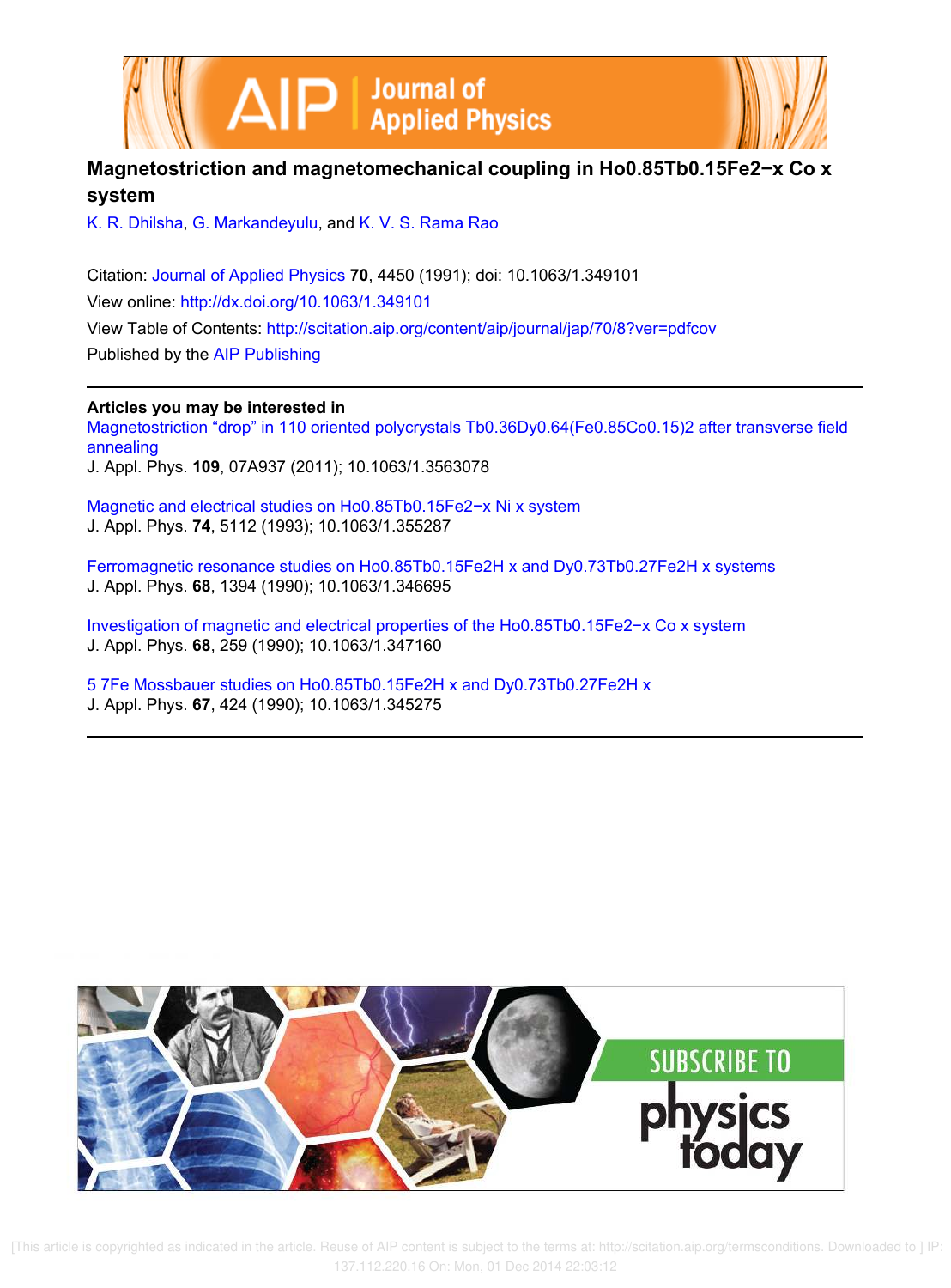# Magnetostriction and magnetomechanical coupling in  $Ho<sub>0.85</sub>Tb<sub>0.15</sub>Fe<sub>2-x</sub>Co<sub>x</sub> system$

K. R. Dhilsha, G. Markandeyulu,<sup>a)</sup> and K. V. S. Rama Rao<sup>b)</sup> Magnetism and Magnetic Materials Laboratory, Department of Physics, Indian Institute of Technology, Madras-600 036, India

(Received 15 April 1991; accepted for publication 18 July 1991)

Magnetostriction and magnetomechanical coupling coefficient have been measured on  $H_{\text{O}_{0.85}}Tb_{0.15}Fe_{2-x}Co_x$  (x = 0, 0.5, and 1.2) alloys. The alloys were prepared by arc melting as well as by arc melting followed by zoning using induction furnace. Saturation magnetostriction  $(\lambda_s)$  and magnetomechanical coupling coefficient are found to decrease with the increase of cobalt concentration. The  $\lambda_s$  values of the zoned samples of  $x = 0$  and 0.5 are seen to be more than those of arc melted samples whereas, it is otherwise in the case of  $x = 1.2$ . Magnetomechanical coupling coefficient values for all the samples are seen to increase with zoning. Change in the easy direction of magnetization in the case of  $x = 1.2$ is reflected in the magnetostriction of zoned samples.

## I.INTRODUCTION

A program has been undertaken in our laboratory to study the influence of rare earths (RE), transition metals (TM) and hydrogen on the magnetic and electrical properties of REFe<sub>2</sub> cubic Laves phase compounds, particularly highly magnetostrictive  $Ho_{0.85}Tb_{0.15}Fe_2$  and  $Dy_{0.73}Tb_{0.27}Fe_2$  systems. The effect of hydrogen on  $Ho<sub>0.85</sub> Tb<sub>0.15</sub>Fe<sub>2</sub>$  and  $Dy<sub>0.73</sub> Tb<sub>0.27</sub>Fe<sub>2</sub>$  systems investigated through magnetic,  $1-3$  and electrical measurements<sup>4</sup> gave interesting results.

Recently, the x-ray, magnetic, and electrical data on  $\text{Ho}_{0.85}\text{To}_{0.15}\text{Fe}_{2-x}\text{Co}_x$  (0< $x$ <2.0) system have been reported.5 The x-ray data revealed that all the compositions retained C-15 type cubic Laves phase structure. The lattice constant varied from a value of 7.30 to 7.17 Å, going through a minima at  $x = 0.5$  and sharply decreasing at  $x \approx 1.5$ . The Curie temperature ( $T_c$ ) was found to decrease from 630 K for  $x = 0$  to 130 K for  $x = 2.0$  going through a maxima (690 K) at  $x = 0.5$ . The saturation magnetization at room temperature (RT) was found to decrease with increasing cobalt (Co) concentration with the exception of  $x = 0.5$  where the value was found to be approximately the same as that of  $x = 0$ . The electrical resistivity data revealed occurrence of several anomalies corresponding to the spin reorientations in the system which were also reflected in some concentrations in the magnetization data.

Several authors reported the magnetic and magnetoacoustic properties of  $REF_{2}$  Laves phase compounds prepared in the form of rods by two techniques, viz. (i) arc melted and (ii) arc melted and then zoned using induction furnace (contained float zone or free float zone). $6-10$  The samples prepared by the second method were found to contain oriented grains unlike arc cast samples. These were reflected both in the values of saturation magnetostriction as well as in the fields required for saturation. The magnetomechanical coupling coefficients were also found to be different in the two types of samples.

In this paper, we report the results of magnetostriction and magnetomechanical coupling data obtained in the rods of  $Ho_{0.85}Tb_{0.15}Fe_{2-x}Co_x$  system for  $x = 0, 0.5$ , and 1.2 prepared by arc and arc-induction methods.

--

## II. EXPERIMENTAL DETAILS

# A. Preparation of the samples

The rods of  $Ho_{0.85}Tb_{0.15}Fe_2$ ,  $Ho_{0.85}Tb_{0.15}Fe_{1.5}Co_{0.5}$ , and  $Ho_{0.85}Tb_{0.15}Fe_{0.8}Co_{1.2}$  used for measuring magnetostriction and magnetomechanical coupling coefficient were prepared by two different methods.

In the first method, the alloys were prepared by arc melting the constituent elements of 99.9% purity in an argon atmosphere. The alloys were cast in the form of bars and were annealed in vacuum at  $1173 \text{ K}$  for 10 days. The bars thus obtained are designated as A samples.

In the second method, the constituent elements were initially melted in arc furnace. The bars obtained after several meltings were remelted in evacuated quartz tubes, using an induction furnace. The melt temperature was lowered at a rate of 12"/h and the rods thus obtained were annealed in vacuum at 1173 K for 5 days. The rods were then carefully removed from the quartz tubes and polished. These samples which are arc melted and then zoned are designated as  $I$  samples.

All the samples prepared were characterized by x-ray and magnetization and the results were found to agree with our earlier results.<sup>5</sup>

## B. Magnetostriction

Magnetostriction measurements were carried out on rods using strain gauges employing Wheatstone's bridge circuit. Strain gauges. (KARMA-WK-06-125BS-120) obtained from Micro-Measurements Group, USA were made use of for the measurements. The sample was held between the pole pieces of an electromagnet with the help of very thin cushions. A constant voltage of 3 V was used for the bridge excitation and the bridge output was amplified by a

a) CSIR Research Associate.

4450 J. Appl. Phys. 70 (a), 15 October 1991 0021-8979/91/084450-05\$03.00 @ 1991 American Institute of Physics 4450

<sup>&</sup>lt;sup>b</sup>To whom all correspondence should be addressed.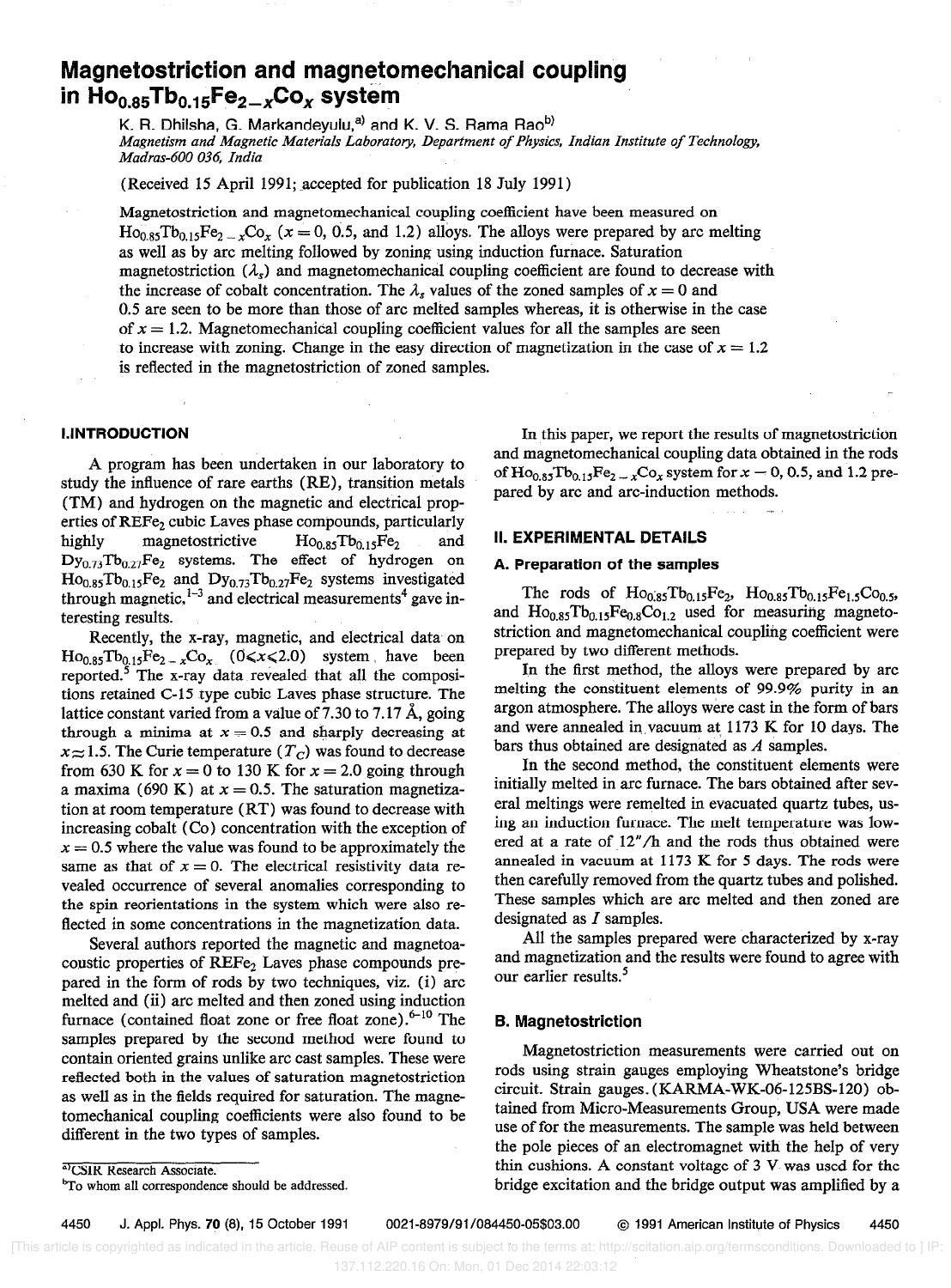factor of 100 using an instrumentation amplifier. The mag- TABLE I. Saturation netostriction  $(\lambda)$  was determined using the formula<sup>11</sup>

$$
\lambda = \frac{\Delta l}{l} = \frac{4\Delta E}{V K},\tag{1}
$$

where  $\Delta E$  is the unbalanced bridge voltage, V is the bridge excitation voltage and,  $K$  is the gauge factor. The measurements were carried out up to a maximum magnetic field of 5 kOe.

### C. Magnetomechanical coupling coefficient

Magnetomechanical coupling coefficient  $(k_{33})$  has been determined by the three parameter method.<sup>7</sup>  $k_{33}$  is given by

$$
[k_{33}]^{2} = \frac{(d_{33}^{2})}{(\mu_{0}\mu_{r}S_{33}^{B} + d_{33}^{2})},
$$
\n(2)

where  $d_{33}$  is the dynamic strain coefficient,  $\mu_r$  is the incremental relative permeability, and  $S_{33}^B$  is the elastic compliance constant at constant induction  $(B)$ .

The dynamic strain measurements  $(d_{33})$  were carried out at a frequency of 70 Hz with an excitation field  $(H_{\rm ac})$  of 2 Oe which was provided by a primary coil kept around the sample. The samples were subjected to both ac and dc magnetic fields simultaneously along the axis of rod and the strain induced voltages were measured using a PAR Lock-in amplifier. Vector subtraction method' was used for separating the stray pickup.  $d_{33}$  was determined using the formula

$$
d_{33} = \frac{\left(\delta l / l\right)_{\text{ac}}}{H_{\text{ac}}}.
$$
\n<sup>(3)</sup>

Measurements were carried out for different bias fields up to 1.6 kOe.

To measure the incremental relative permeability  $(\mu_r)$ , in addition to the primary coil, a secondary coil was also wound on the sample rod for detecting the pickup voltage. An ac field of 2 Oe operating at 70 Hz was employed for excitation. The ac pickup voltage was measured using a lock-in-amplifier for various bias fields. The experiment was repeated using a perspex rod in place of the sample rod and  $\mu_r$ , was calculated.

The elastic compliance constant  $(S_{33})$  of the sample was measured with the same arrangement as employed for measuring  $\mu_r$ . Here the induced pickup voltage was plotted as a function of frequency using a lock-in-amplifier in phase with the reference drive current and for various bias fields.  $S_{33}$  was calculated using the formula

$$
S_{33}^B = \frac{1}{4L^2 \rho f_A^2},\tag{4}
$$

where L is the length,  $\rho$  the density of the rod, and  $f_A$  the antiresonance frequency. The density of the rods were measured by determining apparent weight loss of the sample in water using a Mettler balance. Using the values of  $d_{33}$ ,  $\mu_r$ ,  $\mu_0$ , and  $S_{33}^B$ ,  $k_{33}$  was determined from Eq. (2).

magnetostriction  $(\lambda_s)$  values of  $Ho_{0.85}Tb_{0.15}Fe_{2-x}Co_{x}$ 

| Composition | $\lambda_s (\times 10^{-6})$ |              |            |
|-------------|------------------------------|--------------|------------|
|             | A sample                     | I sample     | Calculated |
| $x = 0$     | $320 \pm 10$                 | $335 \pm 10$ | 330        |
| $x = 0.5$   | $280 \pm 10$                 | $315 \pm 10$ | 283        |
| $x = 1.2$   | $230 \pm 10$                 | $200 \pm 10$ | 216        |

## III. RESULTS

The  $\lambda_s$  values for A and I samples are given in Table I. The error in the magnetostriction measurements is estimated to be around 4%. It is seen that the  $\lambda$ , values decrease with the increase of  $x$  in both the cases. In the case of  $x = 0$  and  $x = 0.5$ ,  $\lambda$ <sub>s</sub>[1] is seen to be larger than  $\lambda$ <sub>s</sub>[A], whereas it is otherwise in the case of  $x = 1.2$ . Figure 1 shows the  $\lambda$ -H plots for A and I samples. No hysteresis was observed in the magnetostriction measurements.

Resonance curves were obtained for A and I samples. Figure 2 shows typical curves in the case of  $I$  sample of  $Ho<sub>0.85</sub> Tb<sub>0.15</sub>Fe<sub>2</sub> with different applied bias fields. The mag$ netomechanical coupling coefficient  $(k_{33})$  obtained for A and  $I$  samples as a function of bias fields are given in Fig. 3. The  $k_{33}$  value is found to decrease with the increase of Co concentration.

## **IV. DISCUSSION**

The value of  $\lambda_s(320 \times 10^{-6})$  for  $x = 0$  of A samples lies close to the reported value of 325  $\times$  10<sup>-6</sup> by Koon et al.<sup>12</sup> for arc melted sample. The  $\lambda$ , value is seen to decrease with the increase of Co content for both  $A$  and  $I$  samples.

In the case of (Ho,Tb)Fe<sub>2</sub> system, the value of  $\lambda_s$  is reported to vary linearly from 80  $\times$  10<sup>-</sup> for HoFe<sub>2</sub> to  $1750 \times 10^{-6}$  for TbFe<sub>2</sub> in arc cast samples.<sup>12</sup> Using this fact,  $\lambda_s$  for  $Ho_1$ <sub>-y</sub>Tb<sub>y</sub>Fe<sub>2</sub> can be expressed as

$$
\lambda_{s}[\text{Ho}_{1\rightarrow y}\text{To}_{y}\text{Fe}_{2}] = (1-y)\lambda_{s}[\text{Ho}\text{Fe}_{2}] + y\lambda_{s}[\text{To}\text{Fe}_{2}].
$$
\n(5)

 $\lambda_s$  value for Ho<sub>0.85</sub>Tb<sub>0.15</sub>Fe<sub>2</sub> evaluated from this equation agrees well with the experimentally determined value as seen from Table I.

The above empirical calculation has been extended to  $(Ho, Tb)$  (Fe,Co)<sub>2</sub> system. Here while doing so, the singleion model for magnetocrystalline anisotropy of  $(Ho, Tb)Fe<sub>2</sub> system<sup>12</sup> has been assumed to be valid for Co$ substituted systems as well. In this case,  $\lambda_s$  can be expressed as

$$
\lambda_{s}[\text{Ho}_{1-y}\text{To}_{y}\text{Fe}_{2-x}\text{Co}_{x}]
$$
\n
$$
= (1-y)\{ \{ (2-x)/2 \} \lambda_{s}[\text{Ho}\text{Fe}_{2}] + x/2 \lambda_{s}[\text{Ho}\text{Co}_{2}] \} + y \{ \{ (2-x)/2 \} \lambda_{s}[\text{To}\text{Fe}_{2}] + x/2 \lambda_{s}[\text{To}\text{Co}_{2}] \}. \tag{6}
$$

The extension of Eq. (5) for Co substituted systems is justified on the basis that the single-ion model for anisot-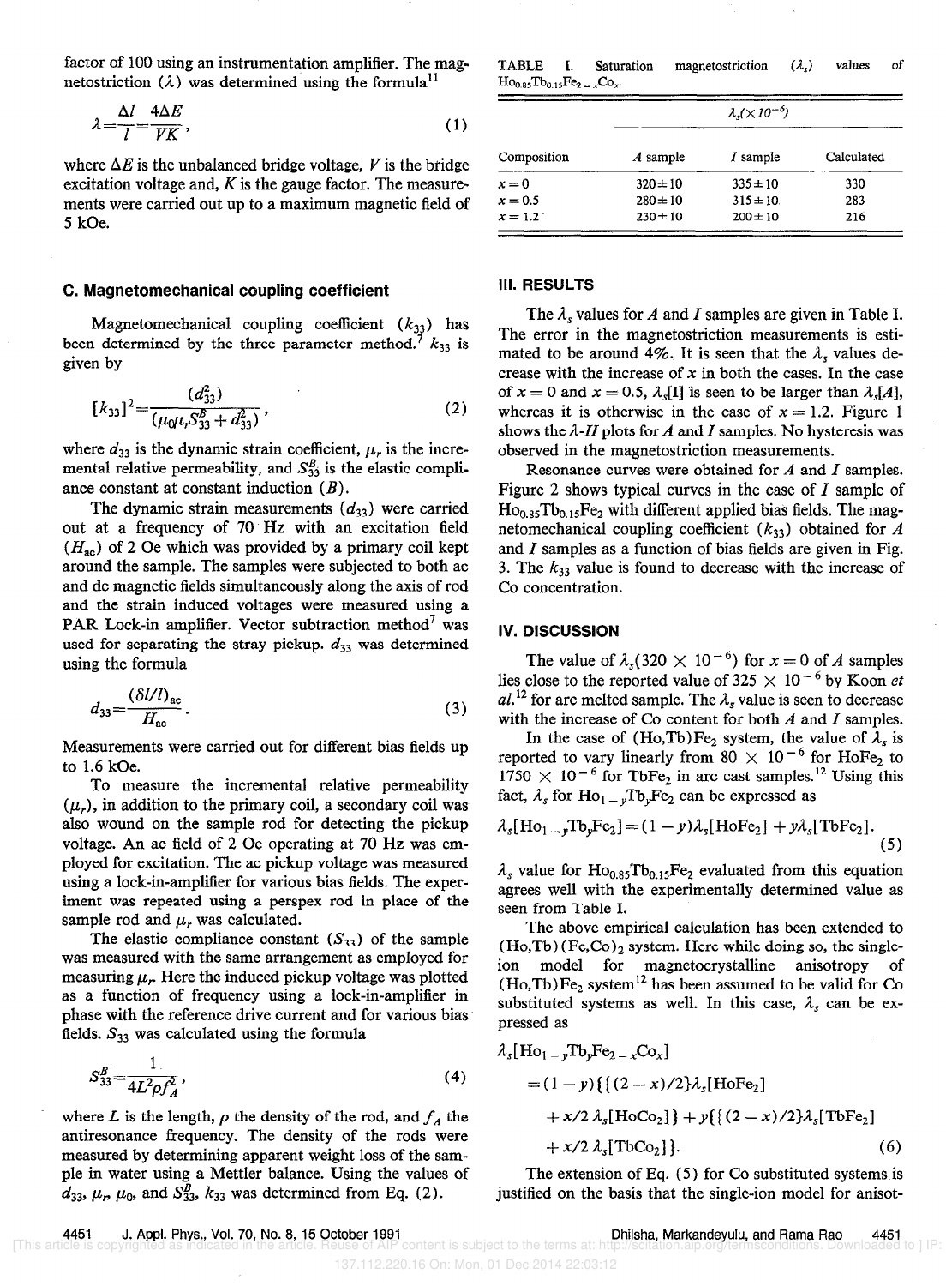

FIG. 1. Magnetostriction of  $A$  and  $I$ samples of  $Ho_{0.85}Tb_{0.15}Fe_{2-x}Co_{x}$ as a function of applied field at RT.

ropy as well as magnetostriction is also applicable for these systems.<sup>13,14</sup> The  $\lambda_s$  value of HoCo<sub>2</sub> and TbCo<sub>2</sub> taken are those at 77 K.<sup>15</sup> It can be seen from Table I that the experimentally determined  $\lambda_s$  value for  $x = 0.5$  and 1.2 of A be seen that the I samples tend to saturate at lower fields samples are in agreement with the values calculated using compared to the A samples. Thus an enhanc

The normalized magnetostriction  $(\lambda/\lambda_s)$  versus applied field for  $A$  and  $I$  samples are given in Figs. 4 and 5, respectively. The aspect ratio of the rods was greater than

5 and therefore the demagnetizing effects could be neglected.<sup>16</sup> From a comparison of the  $(\lambda/\lambda_s)$  versus field curves for three concentrations of  $A$  and  $I$  samples, it can samples are in agreement with the values calculated using compared to the A samples. Thus an enhancement in the Eq. (6).<br> $\lambda$ , values and a low anisotropy in I samples compared to A  $\lambda_s$  values and a low anisotropy in I samples compared to A



FIG. 2. Typical variation of resonant peaks with frequency for an I sample of  $Ho_{0.85}Tb_{0.15}Fe_2$  of 5.39-cm long. (a) 100 Oe, (b) 400 Oe, and (c) 1000 Oe.



FIG. 3. Variation of  $k_{33}$  values for A and I samples of  $Ho<sub>0.85</sub> Tb<sub>0.15</sub>Fe<sub>2-x</sub>Co<sub>x</sub> with dc bias field.$ 

4452 J. Appl. Phys., Vol. 70, No. 8, 15 October 1991 Chilsha, Markandeyulu, and Rama Rao 4452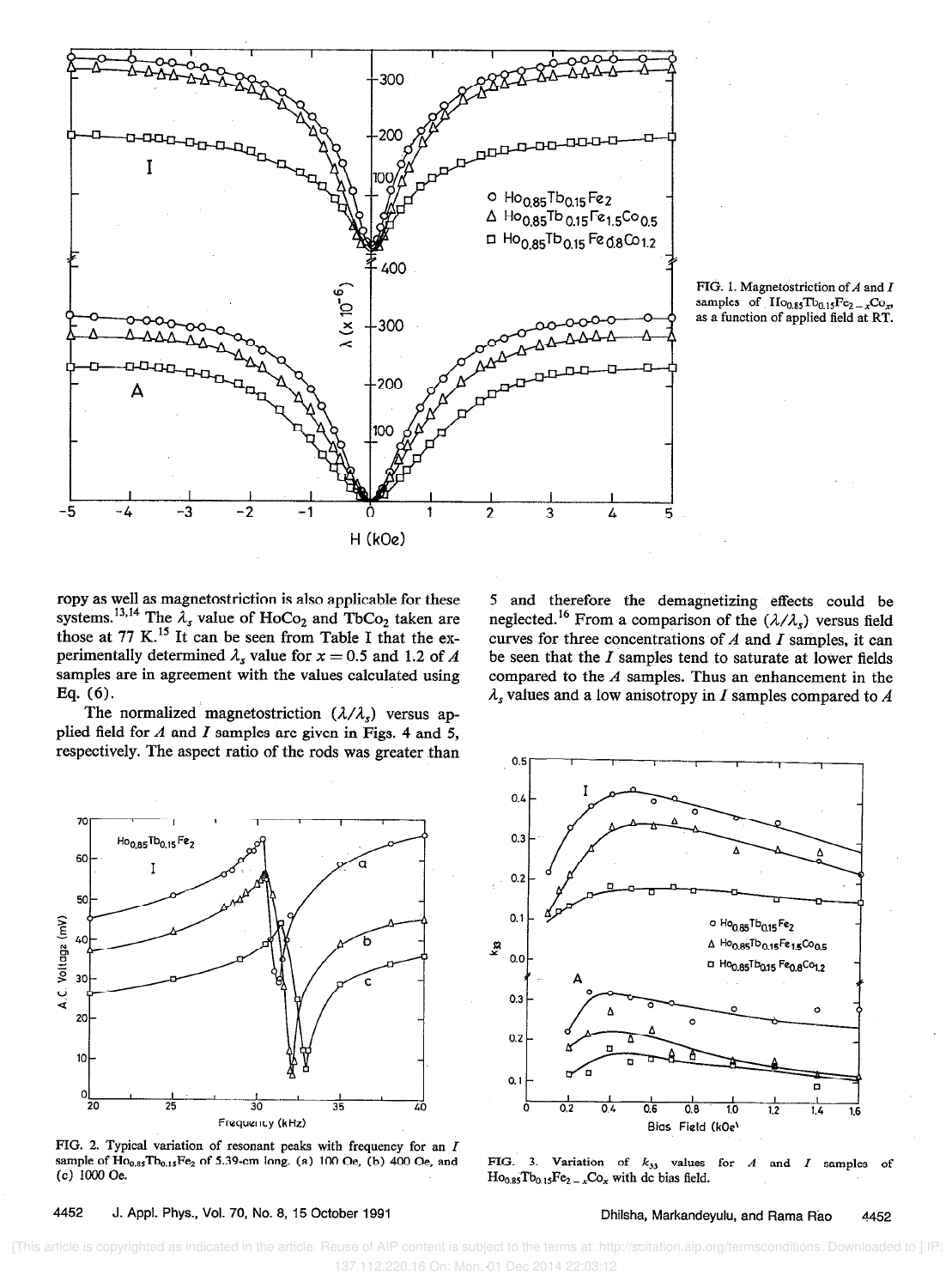

FIG. 4. Normalized magnetostriction as a function of applied bias field for A samples of  $Ho_{0.85}Tb_{0.15}Fe_{2-x}Co_x$ .

samples would probably be because of a preferred grain orientation in  $I$  samples. The orientation of grains in  $I$ samples is also reflected in the density values (Table II) wherein they are seen to be smaller than those of  $A$  samples. This is probably due to large volume of voids in  $I$ samples compared to A samples. Savage et  $al$ <sup>6</sup> reported



FIG. 5. Normalized magnetostriction as a function of applied bias field for I samples of  $Ho_{0.85}Tb_{0.15}Fe_{2-x}Co_x$ .

TABLE II. Density values of  $Ho_{0.85}Tb_{0.15}Fe_2 \, _xCo_x$ .

| $\sim$ $\sim$ $\sim$ | Density $(g/cc)$<br>ALC: NO<br>v. 12 |                 |            |
|----------------------|--------------------------------------|-----------------|------------|
|                      |                                      | Measured        |            |
| Composition          | Calculated <sup>a</sup>              | A sample        | $I$ sample |
| $x=0$                | 9.41                                 | - 27.75<br>9.27 | 9.14       |
| $x=0.5$              | 9.54                                 | 9.33            | 9.29       |
| $x = 1.2$            | 9.58                                 | 9.53            | 9.44       |

'Using lattice parameters, Ref. 5.

larger values of magnetostriction and magnetomechanical coupling in grain oriented samples of  $Tb_{0.27}Dy_{0.73}Fe_2$  prepared by free-float zoning, compared to arc melted sam-<br>ples.

In I samples, the field dependence of  $\lambda$  (Fig. 5) also indicates an increase in magnetocrystalline anisotropy of the system when the Co concentration is increased to  $x$  $= 1.2$ . Hirosawa<sup>17</sup> has reported the presence of a large and anisotropic orbital moment associated with the Co atoms in RE-Co intermetallics leading to the presence of magnetocrystalline anisotropy in the Co sublattice through the spin-orbit coupling. This may be adding up to the anisotropy in the RE sublattice in the case of  $x = 1.2$ .

Another important feature of  $(\lambda/\lambda_s)$  versus field curves for I samples is that the  $x = 0$  and  $x = 0.5$  samples behave in a very similar way, whereas it is not so in the case of  $x = 1.2$ . The saturation magnetostriction as well as the field dependence of  $\lambda$  are dependent on the easy direction of magnetization and the preferred orientation. In  $REF_{e_2}$  system,<sup>18</sup> the magnetostriction is highly anisotropic with  $\lambda_{111} \geq \lambda_{100}$ . The smaller value of  $\lambda_s$  observed for I sample compared to A sample in the case of  $x = 1.2$  may be due to the change in the easy direction of magnetization compared to  $x = 0$  and 0.5. Mössbauer<sup>2,19</sup> and Torque magnetometry<sup>20</sup> measurements on  $Ho<sub>0.85</sub> Tb<sub>0.15</sub>Fe<sub>2</sub>$  system showed [111] as easy direction of magnetization at RT. Dhilsha and Rama  $Rao<sup>5</sup>$  from resistivity measurements suggested that the easy direction lies along [111] for  $x = 0$ and 0.5 and changes to [110] for  $x = 1.2$ , at RT.

The  $k_{33}$  values for A and I samples are given in Fig. 3. The peak  $k_{33}$  obtained for  $x = 0$  of A samples, 0.32, is agreeing with the value  $0.34$  reported by Timme<sup>21</sup> on arc cast samples. The  $k_{33}$  values are found to decrease with the increase of Co concentration for both  $A$  and  $I$  samples. In the case of  $x = 0$  and 0.5,  $k_{33}$  values for I samples are seen to be clearly higher than those for  $A$  samples, whereas in the case of  $x = 1.2$  the increase is marginal. Branwood et  $al.7$  have reported marked improvements in magnetomechanical coupling accompanying increased grain size, for zoned samples of  $Tb_{0.27}Dy_{0.73}Fe_2$ .

A slight shift of the  $k_{33}$  peak to the higher bias field also is indicative of an increase in the anisotropy of the system with the Co substitution. The  $k_{33}$  curves show a peak for  $x = 0$  and 0.5 compositions, whereas almost a constant value of  $k_{33}$  is seen in the case of  $x = 1.2$ .

Measurements of the angular variation of magnetization were performed to observe the effect of grain orienta-

. 4453 J**. Appl. Phys., Vol. 70, No. 8, 15 October 1991**<br>[This article is copyrighted as indicated in the article. Reuse of AIP content is subject to the terms at: http://scitation.alp.org/termsconditions. Downloaded to ]

137.112.220.16 On: Mon, 01 Dec 2014 22:03:12